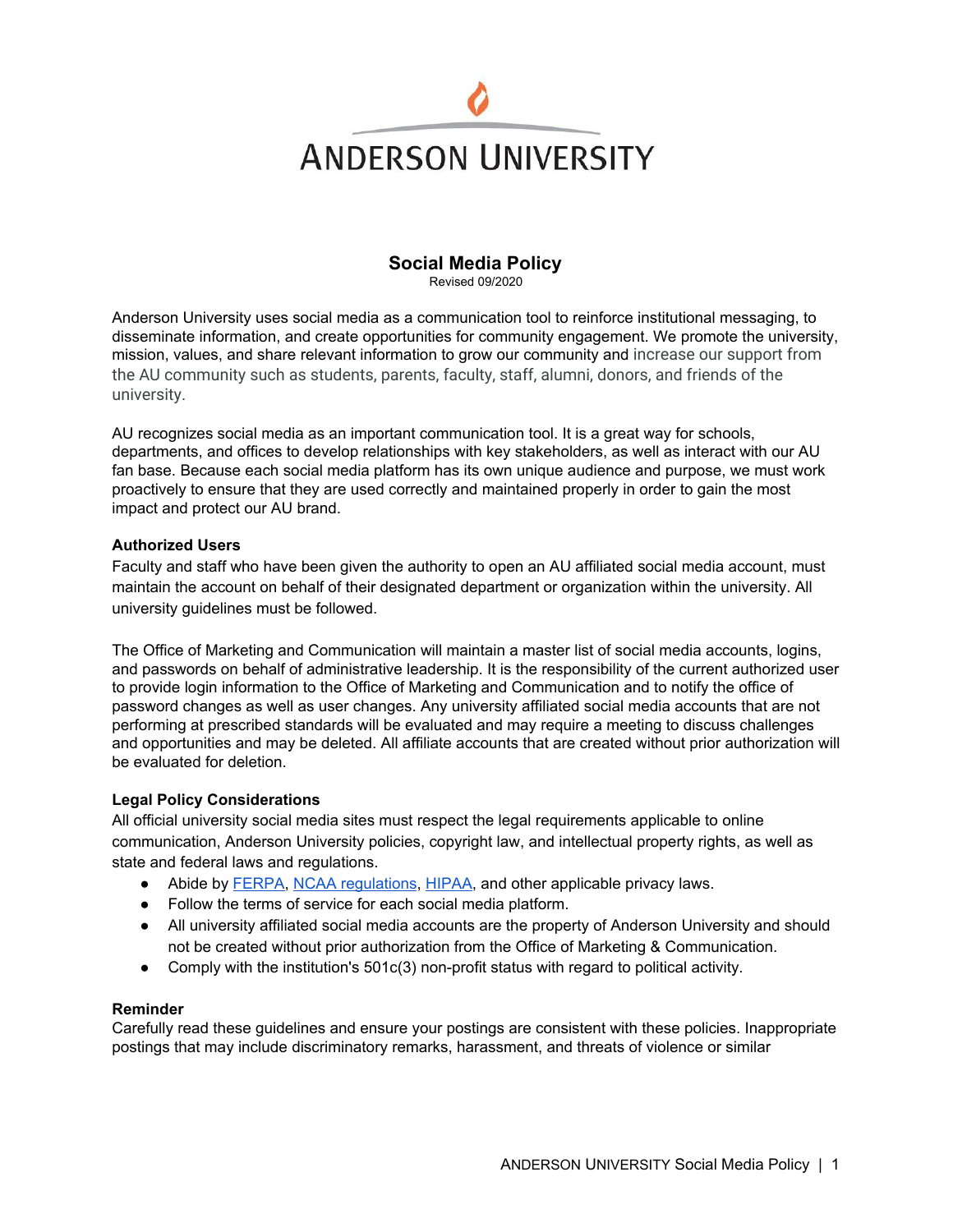# **ANDERSON UNIVERSITY**

inappropriate or unlawful conduct will not be tolerated and may subject you to disciplinary action up to and including termination.

Anderson University prohibits taking negative action against any associate for reporting a possible deviation from this policy or for cooperating in an investigation. Any associate who retaliates against another associate for reporting a possible deviation from this policy or for cooperating in an investigation will be subject to disciplinary action, up to and including termination.

Refrain from using social media while on work time or on equipment we provide, unless it is work-related as authorized by your manager or consistent with the Company Equipment Policy. Do not use Anderson University work email addresses to register on social networks, blogs or other online tools utilized for personal use.

#### **Anderson University Social Media Accounts**

Social media platforms continue to evolve and grow. If you would like to seek authorization to create an account on a platform, please submit a Social Media [Consult](https://anderson.teamdynamix.com/TDClient/1844/Portal/Requests/ServiceDet?ID=38007) request in Raven Solutions.

#### **Social Media Platforms**

A properly executed social media strategy can expand your reach, improve search rankings, support the university website, and build a community by drawing in more followers. This kind of success starts by choosing a platform that best reaches your target audience. Social media sites are currently among the most frequently visited websites. Popular social platforms include Facebook, Twitter, LinkedIn, Pinterest, Instagram, YouTube, Twitch, TikTok, Reddit, and more. Just because a social platform is trending in the United States, doesn't mean it is a relevant communication tool for the university. For instance, the university is intentionally and strategically not maintaining a social presence on Pinterest or Reddit, so that we can focus our resources on other platforms that are a better fit for the institution and types of conversations we want to engage in with university stakeholders.

#### **Mobile Campus App**

The university has a mobile application to foster student engagement. Instead of searching across websites, social media, and flyers, we've created a central place for current students to access relevant information — their phone. It includes tools such as campus calendars, helpful links, a feed wall, groups, event check-in, and helpful notifications. The feed is the most popular feature of Anderson University's app, which functions as a typical social media platform. The feed allows users to share ideas, communicate news, promote events, buy and sell, list housing opportunities, list lost and found items, connect for riding sharing, list praise and prayer requests, and more.

#### **Social Media Etiquette**

These preferred protocols foster communication and promotion that reflect best on Anderson University.

● Provide a positive experience for your followers.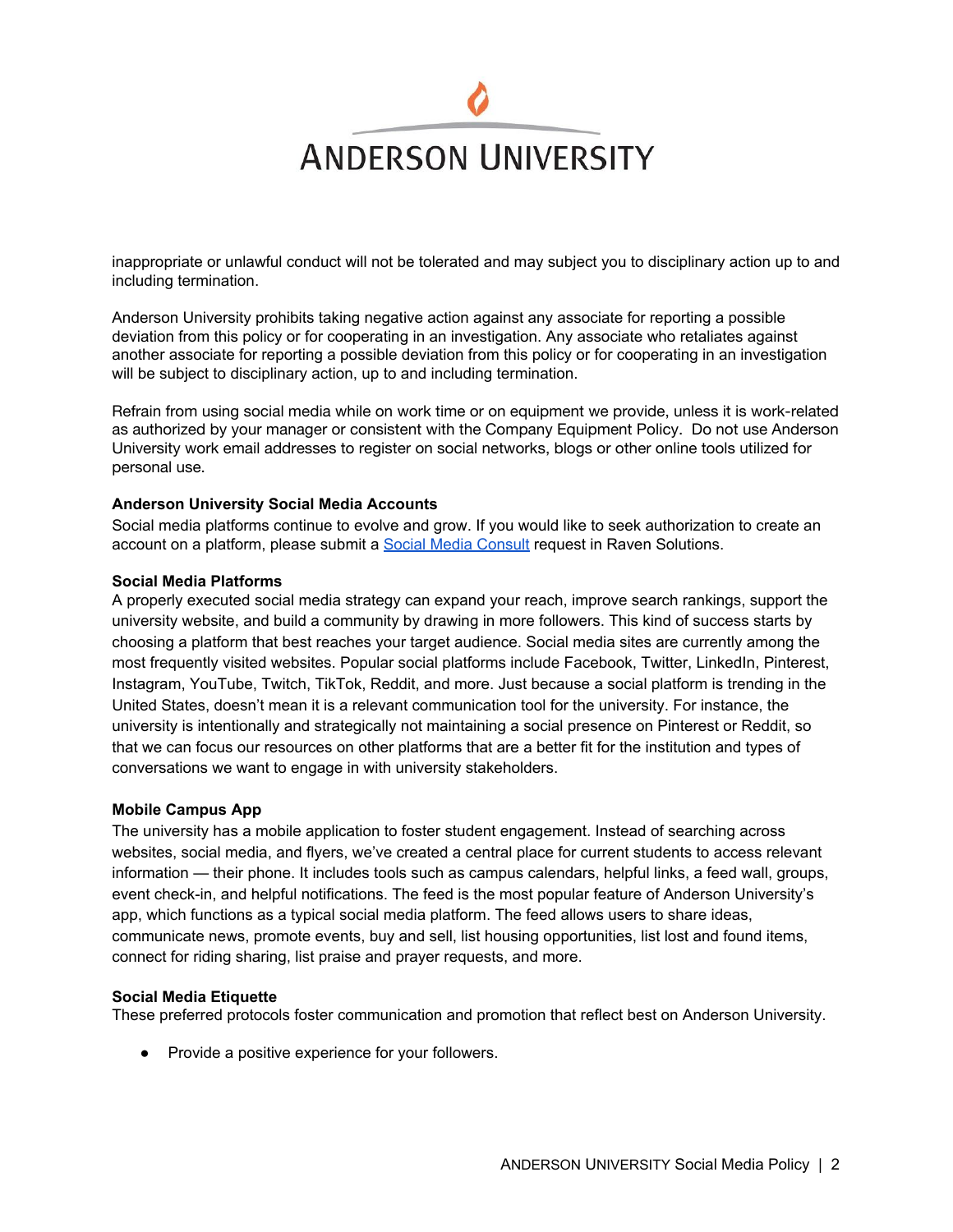## **ANDERSON UNIVERSITY**

- Respond in a timely manner to comments and inbox messages. Set up notifications so you don't miss comments or tags. Don't miss an opportunity to interact with your followers.
- Choose content that is important to your audience and is most likely to catch their attention.
- Write in a professional yet conversational tone. Create a sense of belonging and enjoyment.
- Create connections with your followers by encouraging them to interact with posts.
- Think of social media as a team sport.
	- $\circ$  Remember that when you are representing a university account (i.e. athletic teams, social clubs, academic department, etc.), you must use neutral pronouns. Posting things such as "I am so excited for homecoming" will confuse your followers. You are speaking as the university, not as an individual.
	- When possible, link your posts to relevant departmental or university web pages. This is an easy way for other university accounts to gain followers.
	- Cross-promote social media sites within your department, with the university, and within your field of expertise. Your posts are more likely to be reshared and seen by a bigger audience.
	- Use and share university promoted #hashtags.
	- When appropriate, encourage your followers to re-share posts. This will expand your reach to potential followers.
- Monitor yourself as well as your followers.
	- Be aware of spelling and grammar, while also following our AU Style [Guide.](https://anderson.teamdynamix.com/TDClient/1844/Portal/Requests/ServiceDet?ID=42276&SIDs=6968)
	- Be sure that information you are posting is factual and has been verified.
	- When corrections are necessary, communicate updated information in a clear manner.
	- Allow disagreements that are within reason and allow individuals the right to express their opinion even if it is negative
	- Rarely hide or remove content, and only when it crosses the line from criticism to intentional malice or harm towards a person or entity. Potential reasons to hide or remove content includes: vulgar language, name-calling, bullying, spam content (links to websites), factually incorrect information regarding the university, or threats. Contact Marketing and Communication if you need guidance or are experiencing a social media crisis of this nature.
	- Respect university time and resources. Use good judgment in your use of social media during work hours and on university equipment.
	- Schedule periodic reviews of your site's performance. Most platforms offer built-in analytics tools that provide very insightful information about your platform's growth and level of interaction.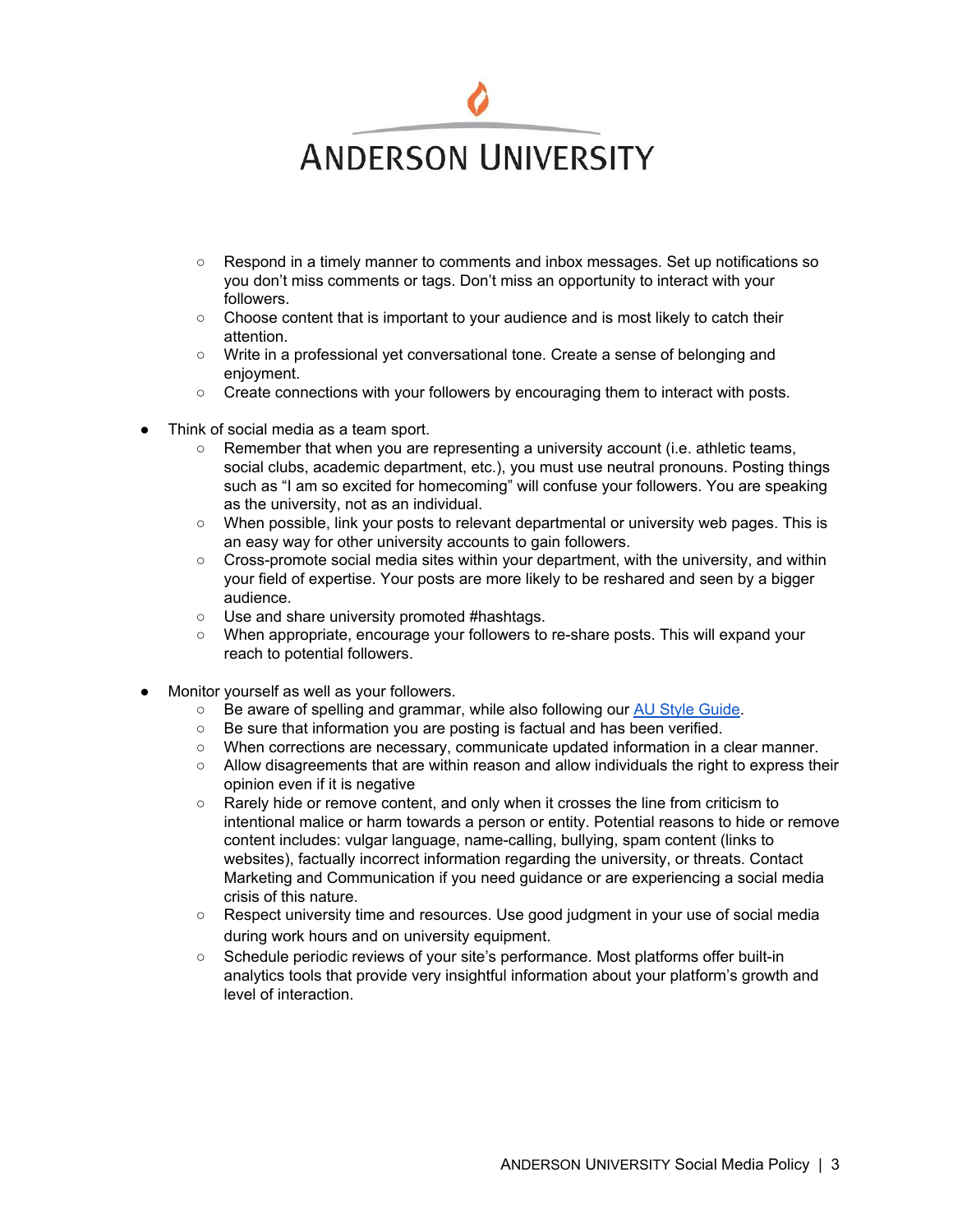

○ If you find that your social media account is not meeting your expectations or the needs of your audience, it is best to close the account rather than leave it inactive. Notify Marketing and Communication of your decision.

#### **Planning Guide**

Launching a social media platform can be time well spent or lots of time wasted. Here are three initial considerations, and the Office of Marketing and Communication can help provide more [comprehensive](https://docs.google.com/document/d/1GacWrM-VVZ-VxAao5hfMJLshkuFgdnqHVJpAPJjm4Dk/edit#) [guidelines](https://docs.google.com/document/d/1GacWrM-VVZ-VxAao5hfMJLshkuFgdnqHVJpAPJjm4Dk/edit#) for social media development at the time of consultation.

| Plan                                                                                       | <b>What to Expect</b>                                                                                                                                                                                                                                                   | Why                                                                                                                                                                                                                                                                                                             |
|--------------------------------------------------------------------------------------------|-------------------------------------------------------------------------------------------------------------------------------------------------------------------------------------------------------------------------------------------------------------------------|-----------------------------------------------------------------------------------------------------------------------------------------------------------------------------------------------------------------------------------------------------------------------------------------------------------------|
| Request a Social<br><b>Media Consult in</b><br>Raven Solutions.                            | Someone from Marketing &<br>Communication will schedule a<br>time to meet with you.                                                                                                                                                                                     | We will discuss your goals, strategy, and<br>audience and can offer tips to help you<br>be successful.                                                                                                                                                                                                          |
| Assign a staff or faculty<br>member to be the<br>administrator/manager<br>of the platform. | This person is responsible for<br>maintaining the site, safeguarding<br>passwords, and sharing password<br>changes with Marketing and<br>Communication, and representing<br>AU with integrity.                                                                          | Students can help with social media<br>sites but should not be assigned as an<br>administrator or manager of the site.<br>This helps to ensure that we don't lose<br>access after students graduate.                                                                                                            |
| Create a social media<br>calendar for the<br>content you plan to<br>post.                  | You need to commit to about three<br>posts every week all year long.<br>In addition, plan for time to gather<br>information, research topics, find<br>engaging media (photos, video,<br>links), and continuously respond to<br>comments and interact with<br>followers. | If you create the calendar and realize<br>you cannot make the year-round time<br>commitment or find that you don't have<br>enough content to post a few times each<br>week, then making requests to<br>MarComm to promote your news on our<br>institutional social media platforms might<br>be a better option. |

#### **Other Communication Tools**

If you find that you cannot make the time and resource commitment for traditional social media, AU offers other communication tools that might be a better fit.

- If you want to reach an internal audience or member group such as current students, parents of current students, faculty, staff or alumni, consider setting up a private or invitation-only group page in one of the social media platforms. Groups are a lot less work and often work just as well as traditional social media.
- Submit your information for consideration on our institutional social media sites.